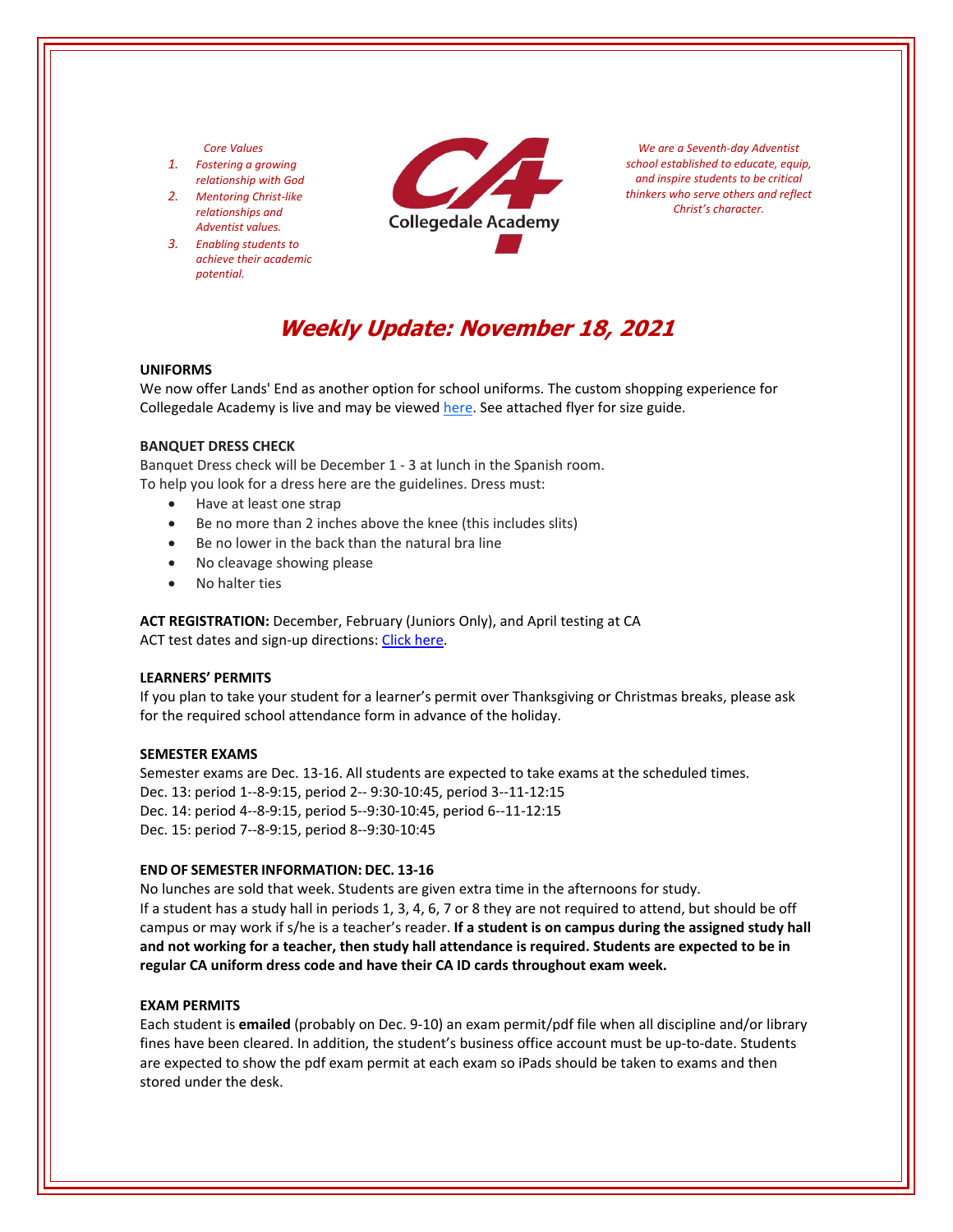## **SEMESTER WITHDRAWALS**

If you foresee your student withdrawing from CA at the semester, the following must be returned/cleared before an official transcript may be issued to another school:

- iPad & all passwords/codes for it; iPad cord & charger block
- cleaned locker
- course books returned: textbooks and paperbacks issued
- library books/fines
- athletic uniform/gear returned
- music folders/instruments returned
- clearance from the business office

#### **CHANGING COURSES/SWITCHING SECTIONS**

Most students will not need to change their schedules for second semester. However, if your student does need to add/drop a course, the semester is the time to do so. Students have two weeks to make schedule changes. Please see Mrs. Alvarez for schedule changes.

#### **ACADEMY DAY ‐ Friday, January 14, 2022, 9:00am – 2:15pm**

Collegedale Academy invites all high school aged students to come see what it's like to be a part of the CA family. This includes rising freshmen and all high school grade levels who will be new to CA.

Academy Day showcases many aspects of CA. Come get a glimpse of our students demonstrating life as a student at CA – spiritual life, academic life and student life.

To RSVP for Academy Day or for more information, please call 423.396.2124 or email ahowell@collegedaleacademy.com.

Academy Day is one way for interested students and families to learn about CA. We encourage all who are interested to schedule a visit to CA. Come for a tour or shadow a current student to experience a day-inthe‐life. Use the contact information above to schedule a time and date that works for you. Looking forward to meeting you!

#### **JOSTENS ORDERS – SENIOR PARENTS**

If you need to order something for graduation (announcements/invitations), please do so via the website: [www.Jostens.com](https://www.jostens.com/) and enter Collegedale Academy when it asks for the school. (Do not order a cap/gown online, the school has placed that order) You may also contact Jostens in Dalton, GA at 706‐226‐4446.

#### **POWERSCHOOL—**see your student's grades/attendance any time!

**https://ca-[net.powerschool.com](https://ca-net.powerschool.com/public/)** is the url for the PowerSchool log in. Parents, please remember to use your PowerSchool login and password connecting your student(s) to your account with your parent access codes for each student. Parents may change their usernames/passwords. Under email notifications, you select how often you wish to receive email notifications and how detailed the grade and attendance reports will be.

**MOBILE APP:** if grades are not showing, try uninstalling and re‐installing the app on your phone. The district code is WXBH. Don't yet have the mobile app? Go to your app store and look for PowerSchool Mobile with this logo. Make sure to get the dark background.

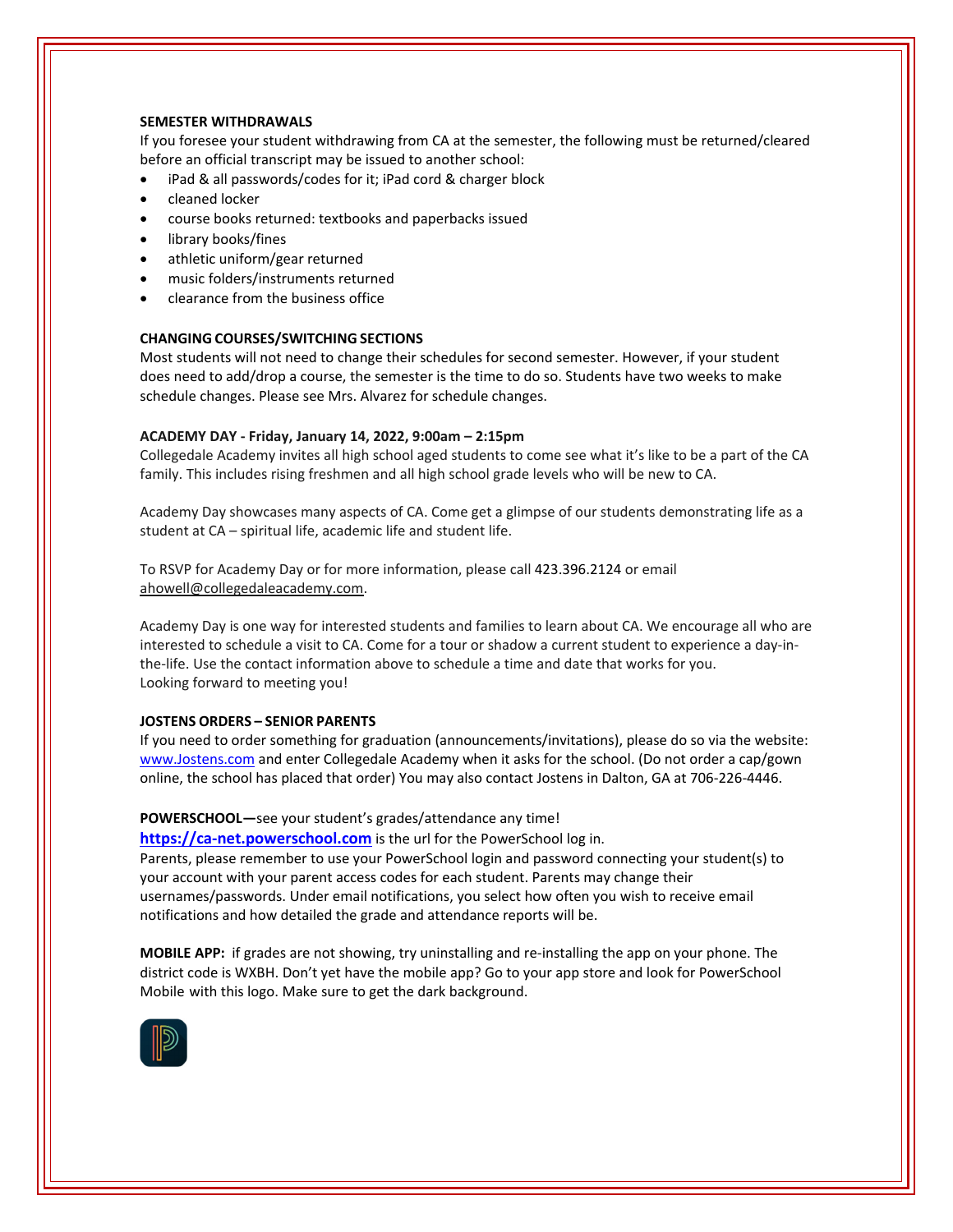## **LUNCH MENU:**

- Mondays/Freshmen: Chick Patty & Grillers
- Tuesdays/Juniors: Haystacks
- Wednesdays/Sophomores: Special K Loaf
- Thursdays/Seniors: Baked Ziti
- Fridays/CA Organizations: Pizza by the slice or box, Students wanting to reserve a lunch for the day. Please Mr. Baldwin to pick up a ticket.

## **JOIN THE CA (HIGH) PRAYING PARENTS**

Our community believes in the power of prayer and specifically takes time out each week to collectively pray for the students at Collegedale Academy. All parents are encouraged to come and pray for the high school students each week on Thursdays starting at 8am. Currently the group is meeting in the courtyard on the backside of the high school's administration building. For more information, please contact the group's volunteer leader Ingrid Moon ‐ 719‐480‐2146.

#### *HELPFUL LINKS: many are found under "Forms & Information" in the high school section.*

- **1.** Bell Schedule Click [Here](https://www.collegedaleacademy.com/wp-content/uploads/2018/08/Bell-Schedule.pdf)
- **2.** Faculty Contact List: names, numbers, emails, what they teach/do. [Click](https://www.collegedaleacademy.com/wp-content/uploads/2021/08/faculty-only-2021-2022.pdf) here
- **3.** 2021‐2022 calendar, go to [collegedaleacademy.com](https://www.collegedaleacademy.com/calendars/)
- **4.** The Student Handbook is located at collegedaleacademy.com
- **5.** The *Echolier*: **[caecholier.com](https://caecholier.com/)**
- **6.** CA Library: CA HS [library](https://southernuniongcc.mlasolutions.com/m5/catalog/(S(y4wfemv043nhvckxvqgaczdm))/default.aspx?installation=CDA) site
- **7.** Academic Excellence Policy: Click [Here](https://www.collegedaleacademy.com/wp-content/uploads/2018/08/Academic-Excellence-Policy.pdf)
- **8.** ACT test dates: Practice for the ACT via CA Library site. Test is offered Sept., Dec., and April each year. Link: Click [Here](https://www.act.org/)
- **9.** College Admissions and HOPE Scholarship requirements click [here](https://www.collegedaleacademy.com/wp-content/uploads/2019/08/TSAC-Scholarship-Info.pdf)
- **10.** Hope Scholarship (TSAC) Link: Click [here](https://www.tn.gov/collegepays/money-for-college/tn-education-lottery-programs/tennessee-hope-scholarship.html)
- **11.** TNPromise (TSAC) Link: Click [Here](https://www.tn.gov/tnpromise.html)
- 12. Pre-Arranged Absence Form click [here](https://www.collegedaleacademy.com/wp-content/uploads/2016/11/Class-Absence-Request-Form-May-2017.pdf)
- **13.** Rescheduling Exams: please refer to page 30 of the Student Handbook
- **14.** Community Service (suspended until further notice)
- **15.** Leadership Team Petition Form: for organizational and individual requests [here](https://www.collegedaleacademy.com/wp-content/uploads/2019/08/Leadership-Petition-SSch.pdf)
- 16. Transcript Release: send a C.A. transcript to another location. Click [here](https://www.collegedaleacademy.com/wp-content/uploads/2016/12/transcriptrelease2014.pdf)
- **17.** Field Trip/Activity Permission Form. Click [here](https://www.collegedaleacademy.com/wp-content/uploads/2018/08/Field-Trip-form.pdf)
- **18.** New Drivers: please see the Student Handbook for attendance paperwork required for Learners' Permits.
- 19. Student Accident Insurance Policy click [here.](https://adventistrisk.org/en-us/insurance/nad/k-12-student-accident)

## **UPCOMING ACTIVITIES**

## Nov. 19, **Noon Dismissal**

- Nov. 19, Junior Vespers
- Nov. 20, Costume Kickball
- Nov. 22‐24, CA BB ‐ CCS Tournament
- Nov. 22‐26, Thanksgiving Break **NO SCHOOL**
- Nov. 30, CA Band @ SAU Christmas Tree Lighting
- Nov. 30, CA BB vs McCallie
- Dec. 1, Jazz Band & Acro @Chambliss Home
- Dec. 2, Chamber Orchestra Open Performance
- Dec. 2, Cross‐Country Season Awards Banquet
- Dec. 4, SA Junk Scramble

## Dec. 5, SA Banquet @5:30pm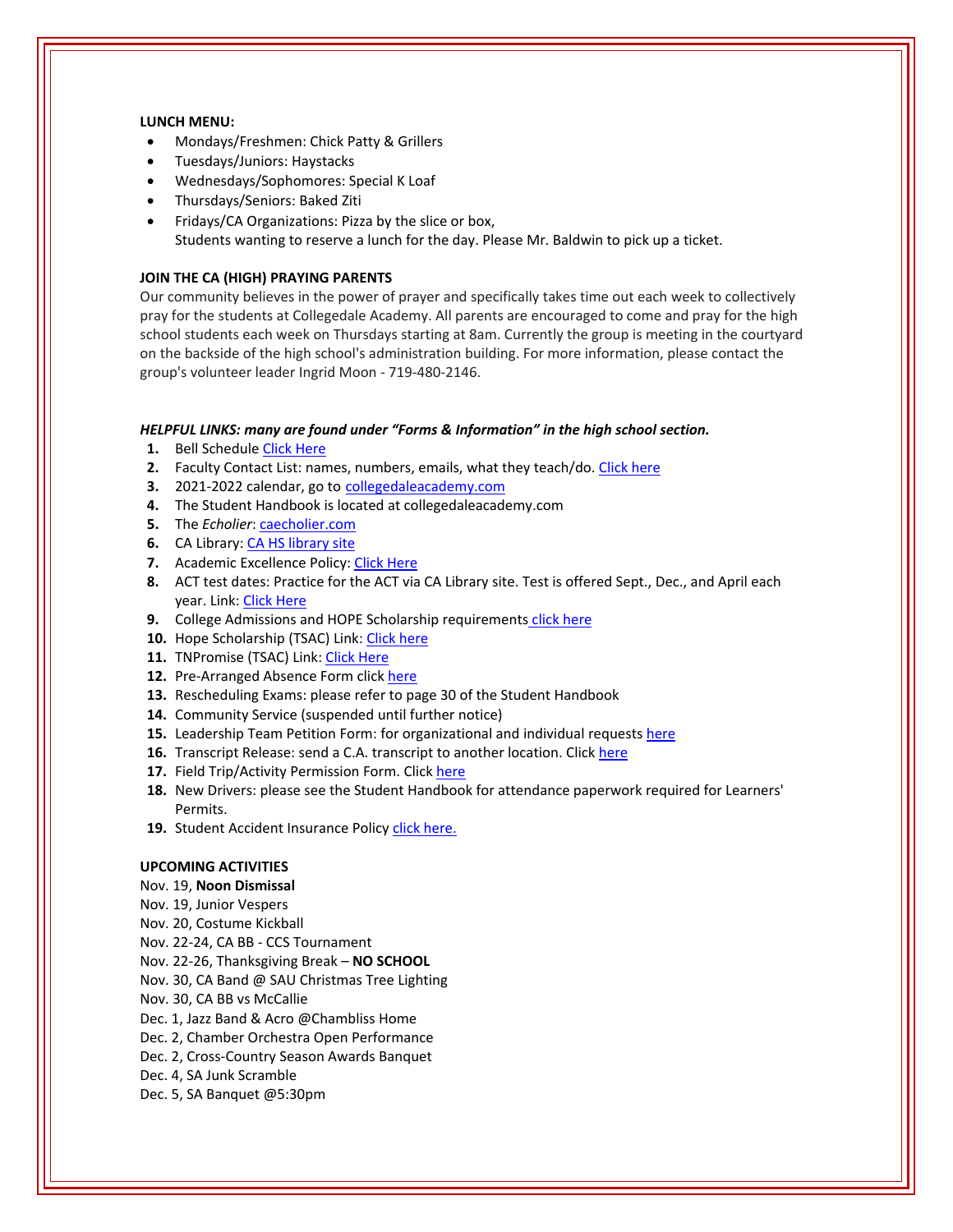Dec. 6, CA BB vs Notre Dame Dec. 7, CA BB vs Boyd Dec. 9, Christmas Concert Dec. 10, ACT – **NO SCHOOL** Dec. 10, AcroForce Performance @3:30pm Dec. 12, Choir and Strings Performance @5:30pm Dec. 13‐16 Semester Exams Dec. 15, CA Scholars Colloquium @5:30pm Dec. 17, End of 2<sup>nd</sup> Quarter Dec. 20‐Jan 3, Christmas Break – **NO SCHOOL** Jan. 4, School Resumes Jan. 4, CA Basketball vs. CCS Jan. 7, YIELD Vespers Jan. 10, CA Basketball vs. Silverdale Jan. 11, CA Basketball vs. Grace Jan. 12, Blood Assurance Jan. 14, Academy Day Jan. 15‐16, MLK, Jr. Basketball Tournament Jan. 15, Choir Performance Jan. 15, Strings Afternoon Performance Jan. 17, MLK Day – **NO SCHOOL** Jan. 18, CA Basketball vs. Boyd Jan. 18‐22, Prayer Conference Jan. 20, CA Basketball vs. Silverdale Jan. 21, CA Basketball vs. St. Andrews Jan. 25, CA Basketball vs. Notre Dame Jan. 26‐30, Andrews Tournament Feb. 1, CA Basketball vs. Grace Feb. 1, CA Finance & Board Feb. 4, YIELD Vespers Feb. 5, Chamber Orchestra Evensong Vespers Feb. 5, Chamber Orchestra morning Church Service Feb. 5, Class Basketball Games Feb. 7, District Basketball Girls Varsity Feb. 8, Orchestra @Zan Young Fundraiser Feb. 9‐12, CA Orchestra and Bands @SAU Music Workshop Feb. 11, ACT – **NO SCHOOL** Feb. 13, Band Super Bowl Party @Lindquist Feb. 21, Presidents' Day – **NO SCHOOL** Feb. 26, Concert Band @Church Worship Service Feb. 26, Talent Show Feb. 27, Opus & Chamber Orchestra @1<sup>st</sup> Cumberland Presbyterian Church Feb. 28‐Mar. 4, Week of Prayer Mar. 1, CA Soccer vs. Soddy Daisy Mar. 2, Senior Academic Advising Mar. 4, YIELD Vespers Mar. 5, Choir Performance Mar. 5, Regenerate Youth Festival Mar. 7‐18, Mission Trip Mar. 9, Parent Night (New Students) Mar. 11, End of 3rd Quarter Mar. 14‐18, Spring Break – **NO SCHOOL** Mar. 20, Jazz Band @Collegedale Market